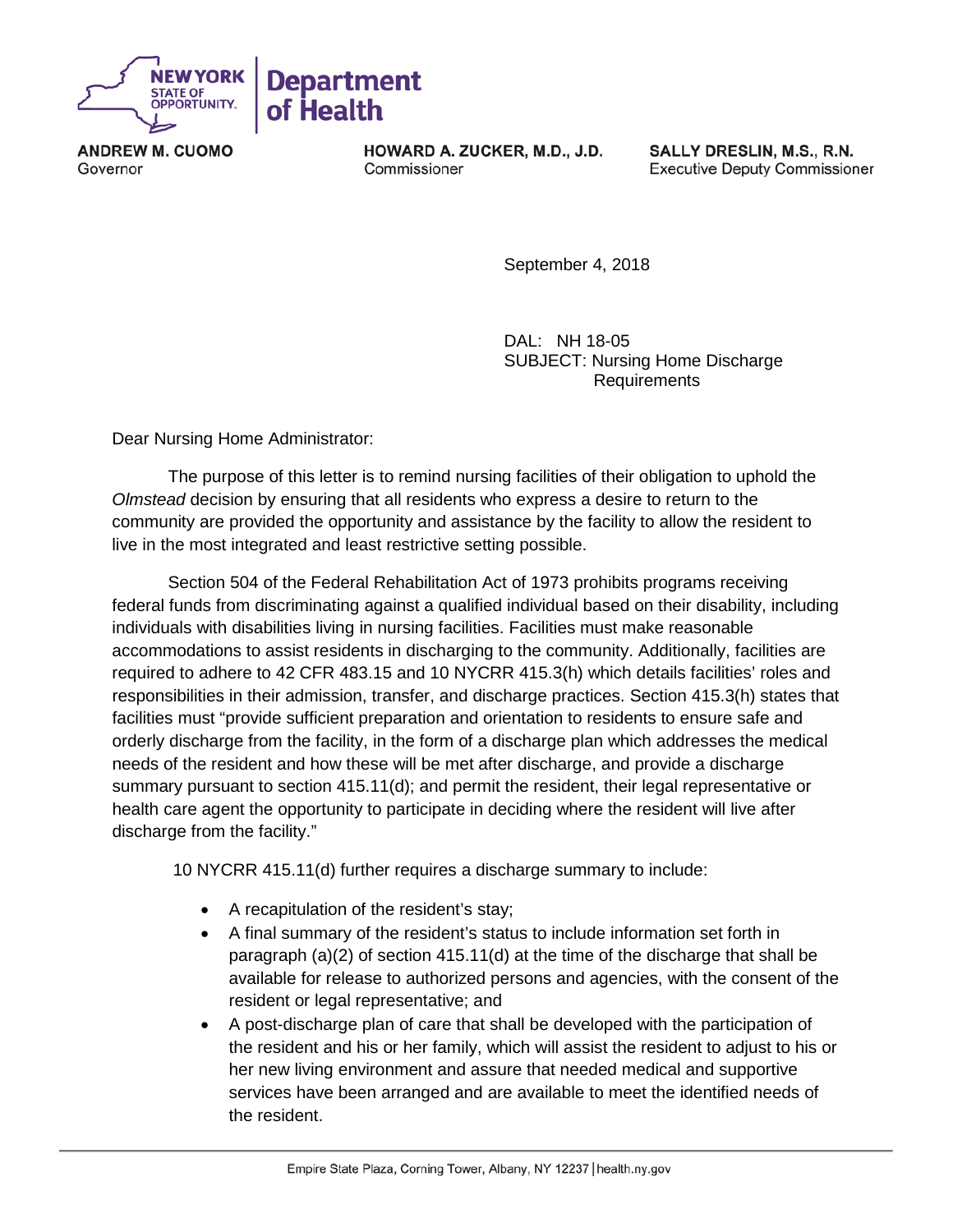The Department will be reviewing the discharge practices of the facilities as part of our surveillance protocols.

As you know, Section Q, question Q0500 of the Minimum Data Set (MDS), is used to identify those nursing facility residents who wish to return the community. Federal guidelines require that all Medicare and Medicaid certified nursing homes ask its residents on a quarterly basis, unless otherwise noted, if they wish to receive information about returning to the community. Question Q0550 allows the resident, or if the resident is unable to understand or respond, the legal representative to elect to only be asked about returning to the community on annual comprehensive assessments. If a resident has an active discharge plan in place, the facility *does not* need to complete question Q0500. All reasonable attempts should be made to ask the resident directly about their desire to return to the community. All questions on the MDS must be asked as they are written. Question Q0500 must be answered based on the resident's wishes and not the facility's determination or opinion on whether the resident is capable of returning to the community.

To assist facilities in the accurate completion of Section Q, the U.S. Department of Health and Human Services' Office for Civil Rights released *Guidance and Resources for Long Term Care Facilities: Using the Minimum Data Set to Facilitate Opportunities to Live in the Most Integrated Setting* and further specifies facilities' obligation to accurately complete question Q0500 in Section Q of the MDS. We encourage all facilities to review this document carefully.

Any resident who answers affirmatively to question Q0500 must be referred to the New York Association on Independent Living's (NYAIL) **Open Doors** program for more information. Failure to refer a resident in a timely manner may result in a statement of deficiency.

Residents who are referred to **Open Doors** will be met by a Transition Specialist who will provide information to the resident and/or their designated representative on available home and community services that may be available to support them in the community. If the resident and/or their designated representative decide to pursue community discharge, the Open Doors Transition Specialist will work with the resident and/or their designated representative, other support persons of their choosing, and facility staff to assist in coordinating the resident's discharge from the facility.

Additional information requiring the facilities' obligations in completion of the MDS can be found at: [http://www.cms.gov/Medicare/Quality-Initiatives-Patient-Assessment-](http://www.cms.gov/Medicare/Quality-Initiatives-Patient-Assessment-Instruments/NursingHomeQualityInits/MDS30RAIManual.html)[Instruments/NursingHomeQualityInits/MDS30RAIManual.html.](http://www.cms.gov/Medicare/Quality-Initiatives-Patient-Assessment-Instruments/NursingHomeQualityInits/MDS30RAIManual.html)

Nursing Homes wishing to send Section Q referrals to Open Doors should use the referral form at [https://ilny.us/programs/mfp/section-q.](https://ilny.us/programs/mfp/section-q) This form can be emailed or faxed to the Regional Lead Independent Living Center listed in the Section Q contact list at the same website. Referrals may also be sent to NYAIL via e-mail to [secq@ilny.org](mailto:secq@ilny.org) or via fax to 518-465-4625.